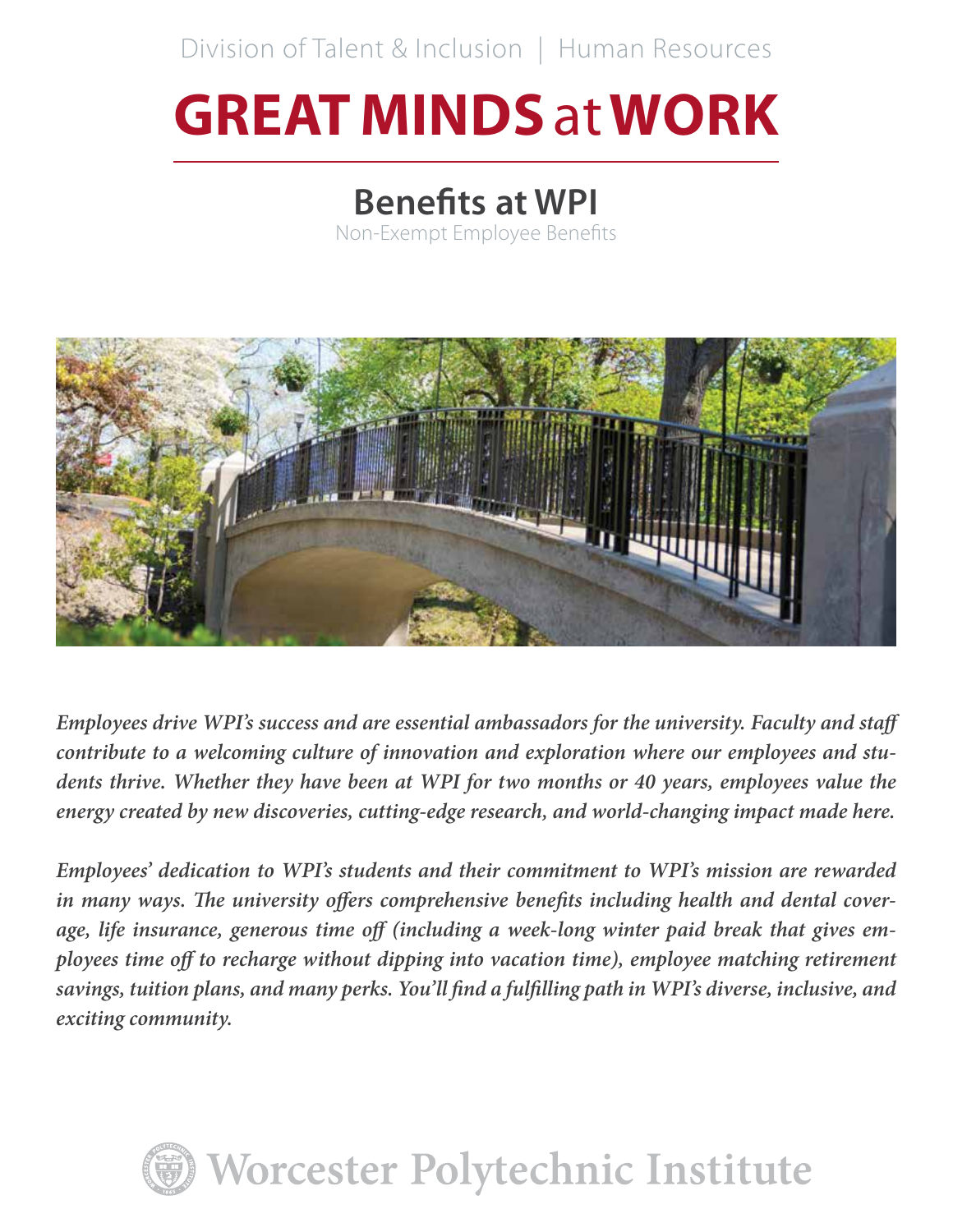# **HEALTH BENEFITS**

WPI offers employees access to extensive medical benefits, including four comprehensive health plans, two dental plans, and a vision plan with coverage effective on date of hire. Other health benefits include a pretax Health Spending Account with employer contribution. Benefits are extended for domestic partners and their dependent children.

WPI offers four Tufts Health Plan options:

- HMO \$1,000 Deductible
- High Deductible HMO
- PPO
- HMO 20B

# **FLEXIBLE SPENDING ACCOUNT & HSA Account**

WPI offers Flexible Spending Accounts (FSAs), which allow employees to pay for eligible health and dependent care expenses with pre-tax dollars. You can set aside a maximum of \$2,750 per calendar year for the Medical Flexible Savings Account and \$5,000 per calendar year for the Dependent Care Reimbursement Account. In addition if an employee participates in the high deductible HMO through WPI they are eligible to participate in a Health Savings Account (HSA) allowing you to set aside pre-tax dollars for qualified medical expenses (annually \$7,200 for a family plan and \$3,600 for an individual plan), with a \$1,000 catch-up contribution if you are age 55 or older). The HSA is also eligible for an annual employer contribution of \$1,800 for an individual and \$4,000 for family, to be paid on a quarterly basis and prorated based on hire date.

# **VACATION & TIME OFF**

#### **Vacation**

Employees receive 10 days of vacation annually. Time is accrued at the rate of 1/12 vacation time per month and can be used immediately.

#### **Leaves of Absence**

WPI offers employees up to 12 weeks of **Family Medical Leave** to care for their newborn child, their adopted child, a seriously ill family member, or themselves. This benefit is available to employees who have completed one or more years of continuous service.

WPI offers **other paid absences** for jury duty, reserve training duty, bereavement leave, and other authorized absences.

# **HOLIDAYS**

WPI provides nine paid holidays, two floating holidays, and paid time off when the university is closed between Christmas and New Year's each year.

- New Year's Day
- Martin Luther King Day
- Patriots Day
- Memorial Day
- Independence Day
- Labor Day
- Thanksgiving Day
- Day after Thanksgiving
- Christmas Day

#### **> BENEFITS ELIGIBILITY**

Eligible employees who work 1,200 hours or more during the fiscal year (and part-time employees who regularly work at least 20 hours per week) may access various healthcare plans.

#### **> WELLNESS BENEFITS**

We recognize the importance of having healthy employees.

- WPI's state-of-the-art Sports & Recreation Center, highly ranked by The Princeton Review, is available at no cost to WPI employees. A small membership fee is charged for spouses.
- WPI also offers a discount with Worcester Fitness.
- WPI is a tobacco-free campus.
- Reimbursement up to \$150 annually through the Tufts fitness benefit.\*
- Lunchtime fitness offerings include yoga, cardio boot camp, barre, and more.
- Active wellness offerings including physical, financial, nutritional, and emotional wellness programs.

\*some restrictions apply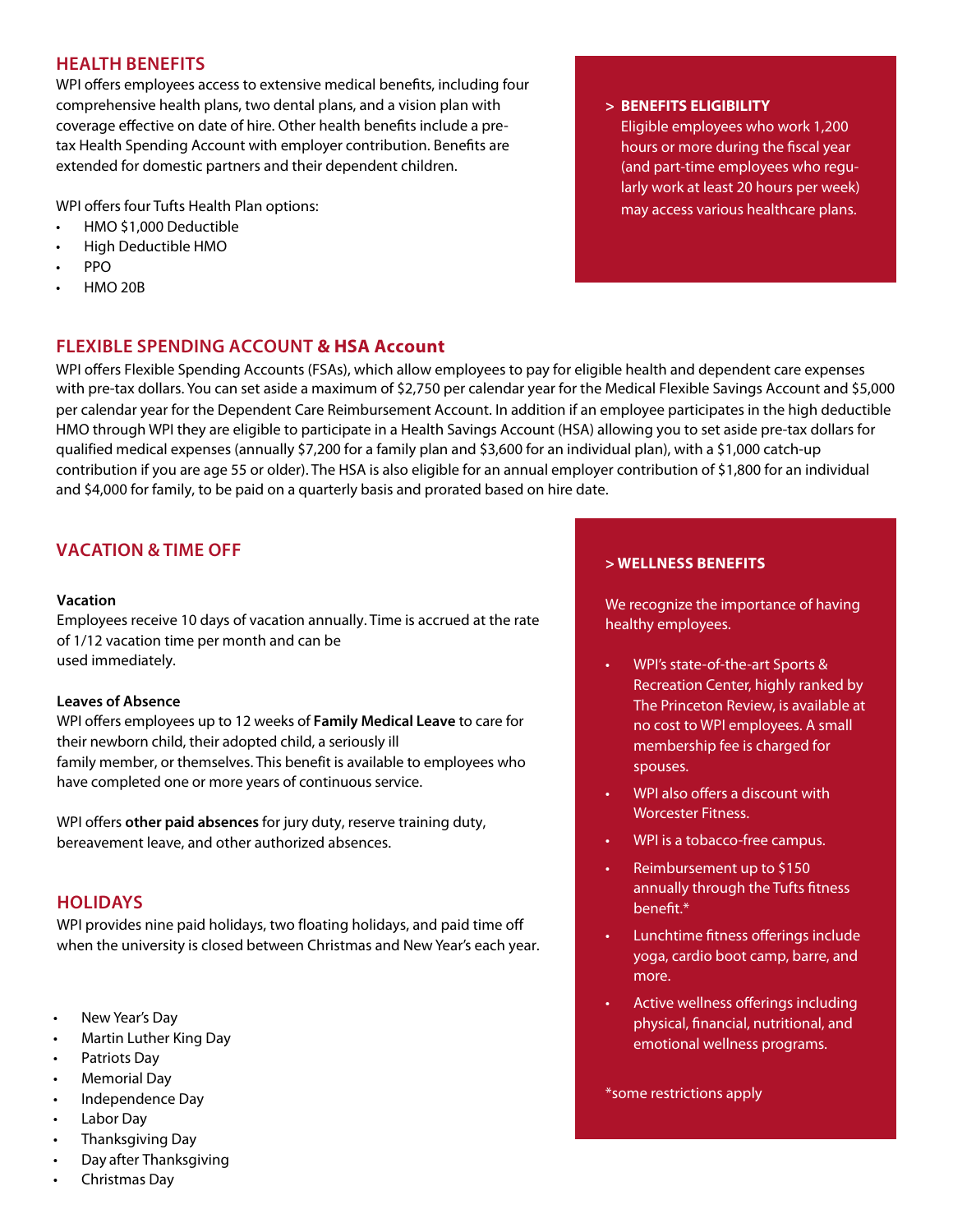# **SICK TIME**

Employees receive sick days after the three-month introductory period, subject to review by a supervisor. Sick time is accrued monthly, up to 20 days. Any days over the 20 are eligible for a sick time buy back and converted to personal days. Employees may use up to six sick days per year to care for immediate family.

# **FINANCIAL BENEFITS**

WPI offers employees two ways to save for retirement. Investments for both can be made directly with Fidelity or TIAA. Representatives from each company are on campus monthly and available for individual, private appointments for guidance with retirement and investments.

#### **403(b) Plan**

WPI offers immediate entry into the 403(b) plan designed to provide tax incentives for employees to save for their retirement. With the 403(b) plan, employees can reduce their current taxes by redirecting taxable income to a tax-sheltered retirement savings plan. This plan offers a traditional pre-tax option and also a Roth option.

#### **Retirement Plan**

In addition to participation in the 403(b) plan, employees are eligible to participate in WPI's employer contributory retirement plan on the first day of the month following completion of at least 12 months of continuous service, if they are in the eligible class of participants and work at least 1,000 hours per calendar year. Investment options are available through TIAA or Fidelity. Employees must contribute 5% of their base salary and WPI will contribute 11% match. Employees are vested 100% immediately with the employer contributions.

# **DISABILITY BENEFITS**

WPI's disability plans offer employees financial protection in the event of an illness or injury. Employees are eligible for coverage under our **Short-term** and **Long-term Disability Policies** upon completion of the introductory period. WPI pays the premium for both policies. In addition, WPI adheres to MA PFML requirements.

WPI's **Short-term Disability Policy** will pay wages while you are out of work for medical reasons. If disabled for more than six months, employees will be covered under WPI's **Long-term Disability Policy**, which will pay 60% of their monthly salary up to \$10,000 per month.

### **Company-paid Survivor Benefits**

WPI recognizes that financial security is very important for employees and their families. WPI offers several ways to help employees provide for their financial future.

On date of hire, WPI provides **Basic Life Insurance** and **AD&D** that equals two times base annual earnings, up to a maximum of \$300,000. This coverage is provided at no cost to the employee.

#### **Employee-paid Survivor Benefits**

WPI employees may purchase **Supplemental Life Insurance** for themselves in increments of \$10,000 up to a maximum of \$300,000. Employees who do so may purchase **Dependent Life Insurance** for their eligible dependents. New employees may elect the following amounts of coverage without providing evidence of good health within 30 days of their hire date.

Employee: up to \$250,000 Spouse: up to \$20,000 Children: up to \$10,000